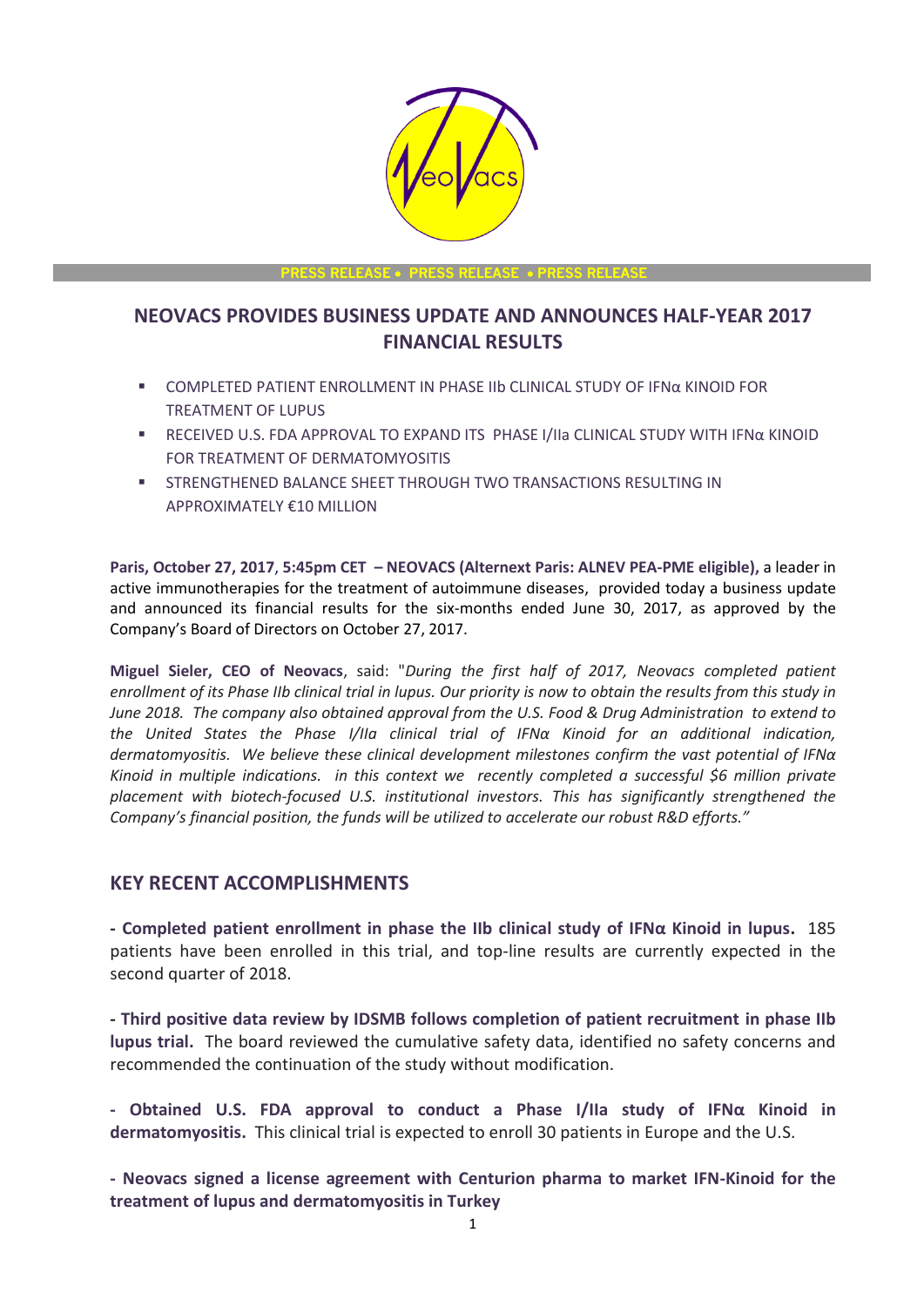**- Building of a strategic position in China, the world's 2nd largest pharmaceutical market.**  Formed a partnership with Biosense Global for the development and commercial rights for IFNα Kinoid for lupus and dermatomyositis in China and other selected territories. Neovacs was also granted a new patent from the Chinese Patent Office (SIPO), titled: "*Method of treatment of a disease related to the overexpression of IFNα*".

**- Entered into collaboration with Sunnybrook Research Institute of Toronto, Canada.** This collaboration is focused on preclinical development of Neovacs' VEGF Kinoid.

**- First positive immunogenicity results for IFNα Kinoid in an animal model of type-1 diabetes.** Neovacs observed in treated NOD-Mice a significant level of anti-interferon Alpha neutralizing antibodies. This study is conducted by Neovacs in collaboration with Dr. Agnès Lehuen and Professor Christian Boitard from the department of Immunology of Diabetes at the Hospital Cochin in Paris**.** Additional preclinical proof-of-concept data are expected by year-end 2017**.**

**- Presented Kinoid technology and updates on clinical programs at Keystone Symposia Conference.** 

### **EXPECTED UPCOMING MILESTONES**

**- Results of the phase IIb clinical study with IFNα Kinoid to treat Lupus expected in Q2 2018.**  This fully-enrolled phase IIb trial is a randomized, placebo-controlled, multicenter study in systemic lupus erythematosus (LES) (study IFN-K-002). The objective of this study is to evaluate the biological and clinical efficacy of IFNα Kinoid, the most advanced product candidate in Neovacs' pipeline, in patients with moderate to severe Lupus. The trial is currently taking place in 21 countries across Latin America, Asia, Europe, North Africa, and the U.S.

**- Conclude preclinical proof of concept studies with IFNα Kinoid for the treatment of type-1 diabetes.** The Company reported initial positive immunogenicity data for IFN Kinoid in a relevant mice model for type-1 diabetes. Additional preclinical proof-of-concept data are expected by year-end 2017**.**

**- Accelerate patient enrollment in Phase I/IIa clinical study of IFNα Kinoid in dermatomyositis** following recent FDA acceptance of the IND to expand the Phase I/IIa study into the U.S. The study is currently enrolling patients in European countries. This multicenter, single blind study plans to enroll 30 patients in Europe and the U.S.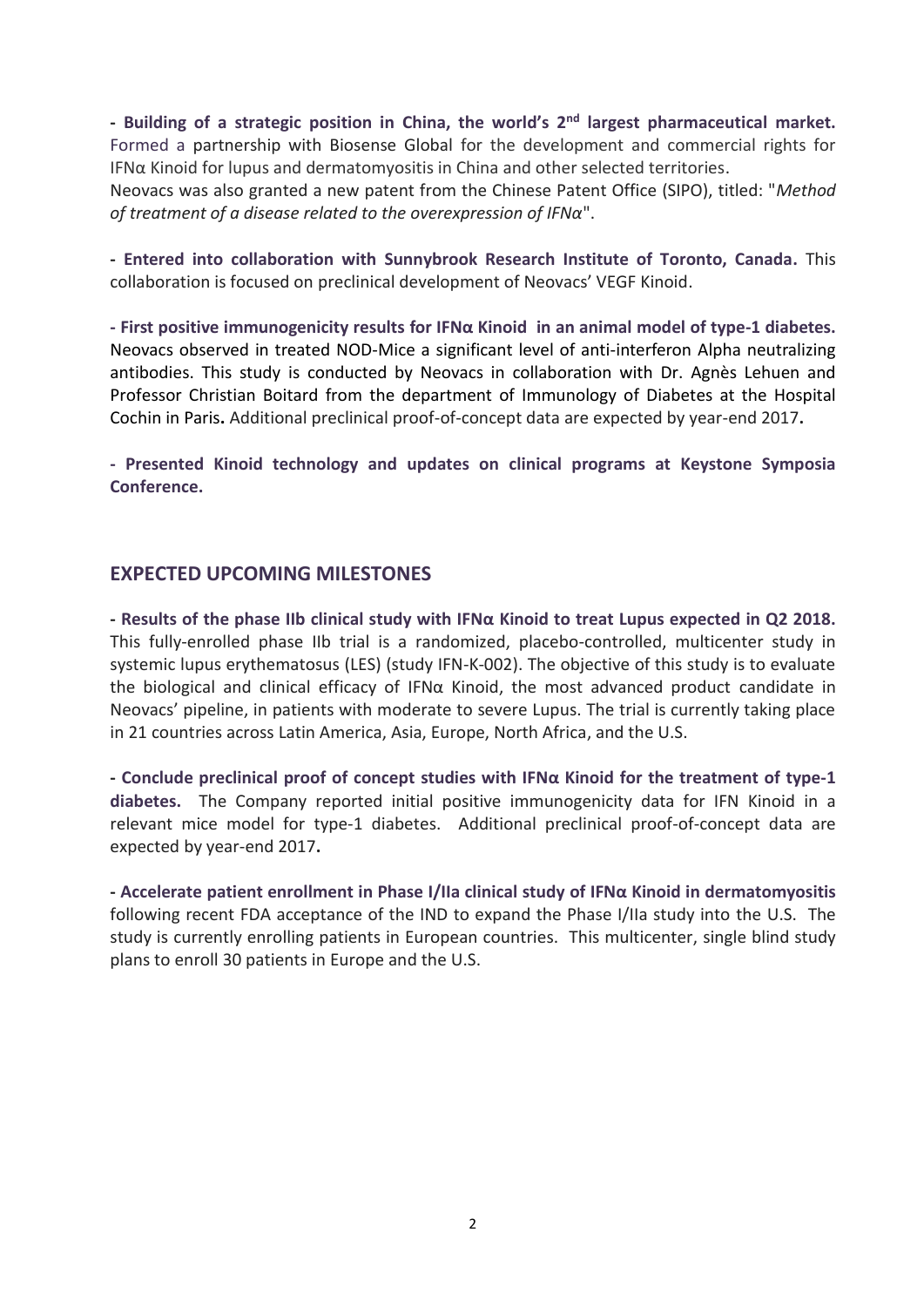# **HALF-YEAR 2017 RESULTS**

| Summary financial information |
|-------------------------------|
|-------------------------------|

| In $K\epsilon$               | June 30, 2017 | June 30, 2016 |
|------------------------------|---------------|---------------|
| <b>Revenues</b>              | 512           | 104           |
| <b>Operating costs</b>       | 10,755        | 7,971         |
| of which, R&D                | 9,351         | 6,213         |
| <b>Operating profit/loss</b> | (10, 244)     | (7, 868)      |
| <b>Financial Results</b>     | $-36$         | $-42$         |
| <b>Pretax profit/loss</b>    | $-10,280$     | $-7,910$      |
| <b>Exceptional items</b>     | 69            | $-41$         |
| <b>Research tax credit</b>   | $-2,086$      | $-1,171$      |
| Net profit <i>Aoss</i>       | $-8,125$      | $-6,779$      |

## **KEY FIRST HALF 2017 FINANCIAL RESULTS**

In the first half of 2017, the company received a payment of €0.5M, following the signing of an option to license contract with Biosense Global LLC, with a total value of €65 million.

In line with previously issued guidance, the Company's operating expenses increased by 30% compared to June 30, 2016. This increase is the natural consequence of significant R&D investments in all ongoing clinical and preclinical development programs. This includes also costs associated with the optimization of the production process for IFN $\alpha$  Kinoid in view of the expected phase III study in lupus.

In order to support these R&D investments and in line with our strict financial management policy, the Company reduced its administrative costs, which now represent just 13% of operating expenses, compared to 22% on June 30, 2016.

R&D expenses in the first half of 2017 were supported by the 78% increase in research tax credit payments, compared to the first half of 2016.

## **CASH POSITION**

The Company's available cash and cash equivalents at June 30, 2017, amounted to  $E1.8$  million. However, this position increased significantly during the third quarter of 2017 through the following:

- Successful capital increase with US institutional investors:  $\epsilon$  6 million
- Research tax credit: €2 million

The Company still has available the full third line of financing through its equity line agreement with Kepler Cheuvreux for a total amount of €6.5 million.

The funds raised to date in 2017 and the capital available from the research tax credit and the